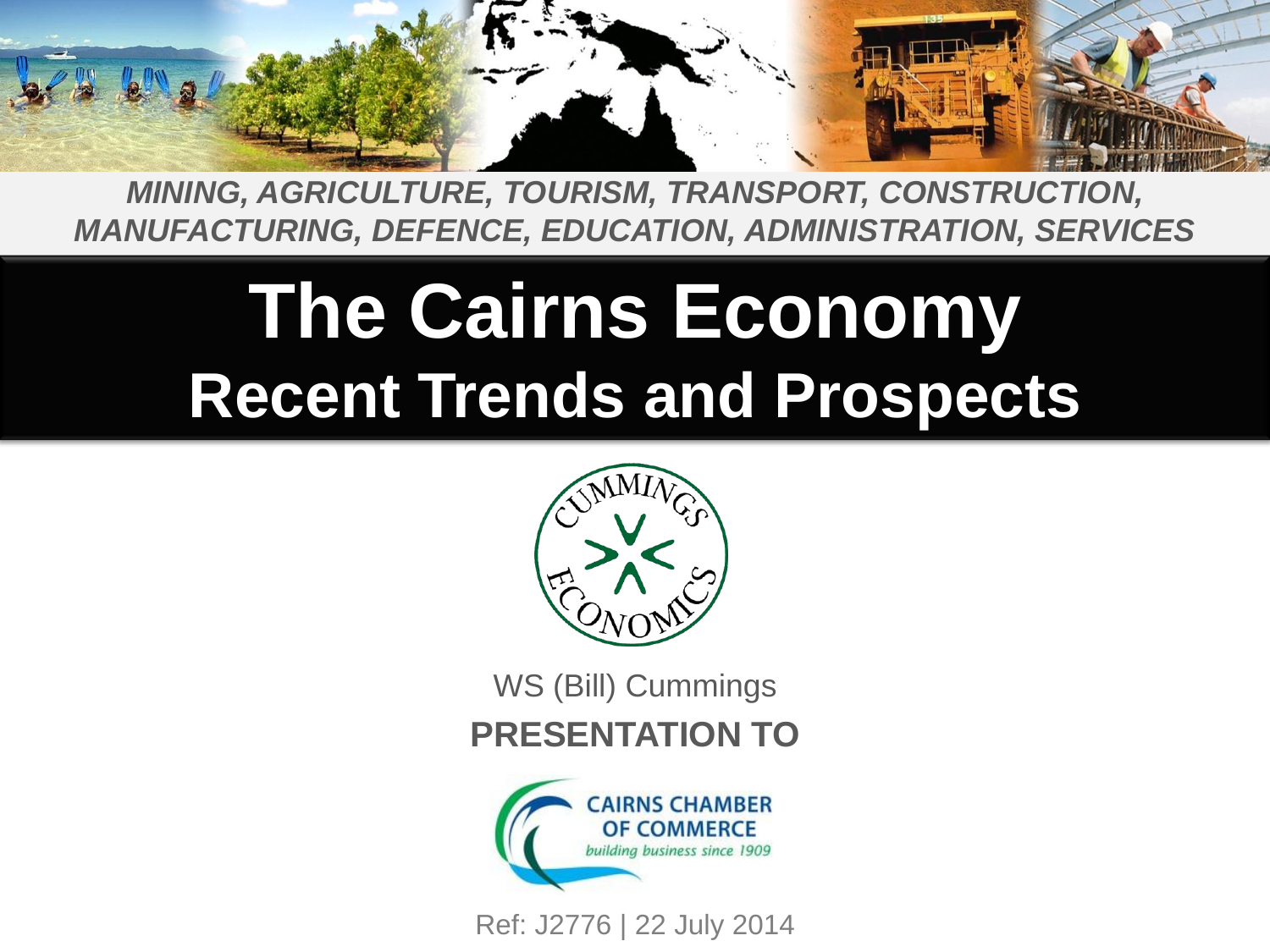# LAST YEAR'S ADDRESS

PROSPECTS FOR CAIRNS REGION'S ECONOMY LOOKING BETTER THAN HAVE BEEN SINCE THE GLOBAL FINANCIAL CRISIS HIT FIVE YEARS AGO IN 2008.

*From address 23rd of July 2013*



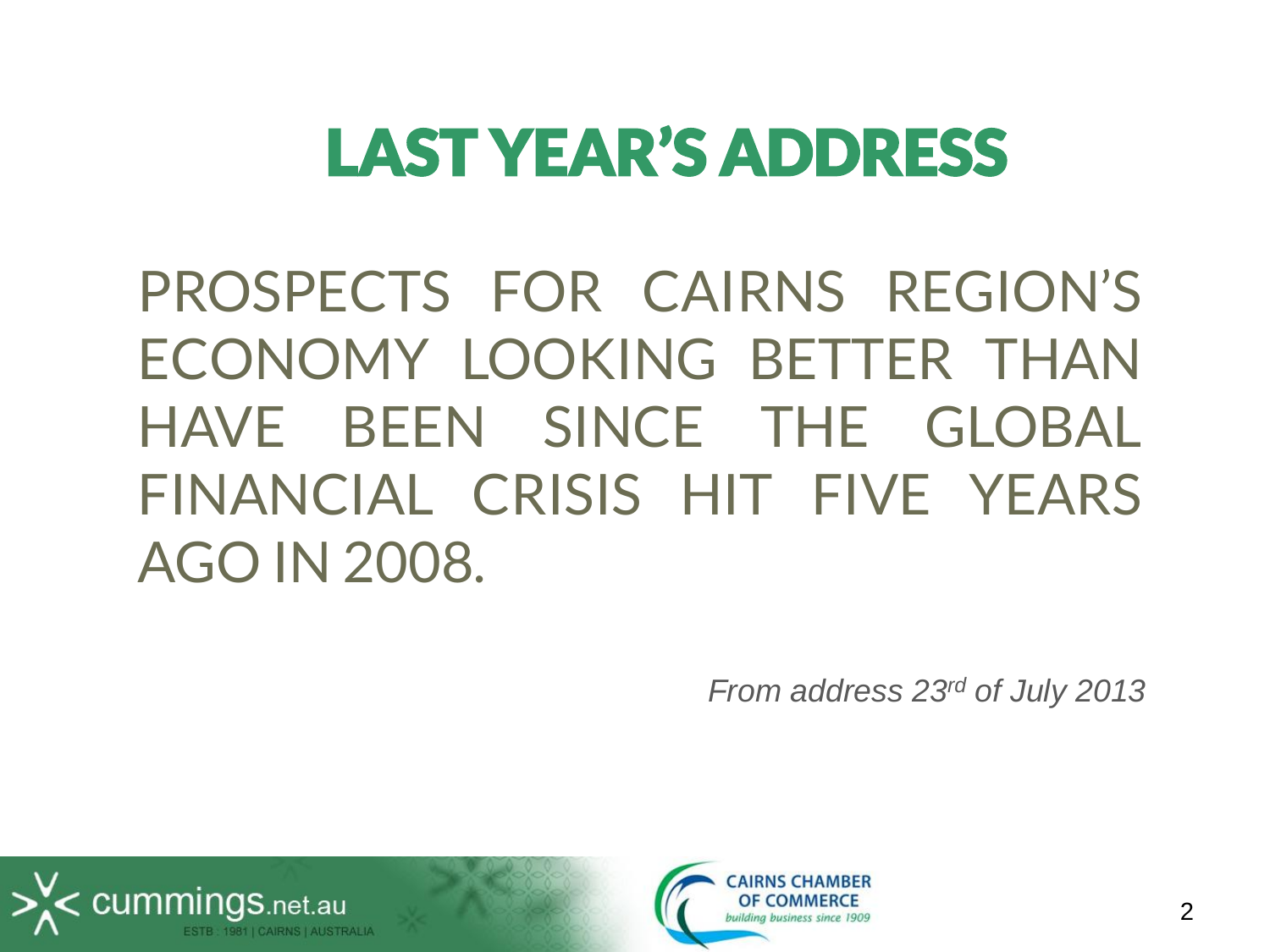## IMPACTS ON THE REGIONAL ECONOMY





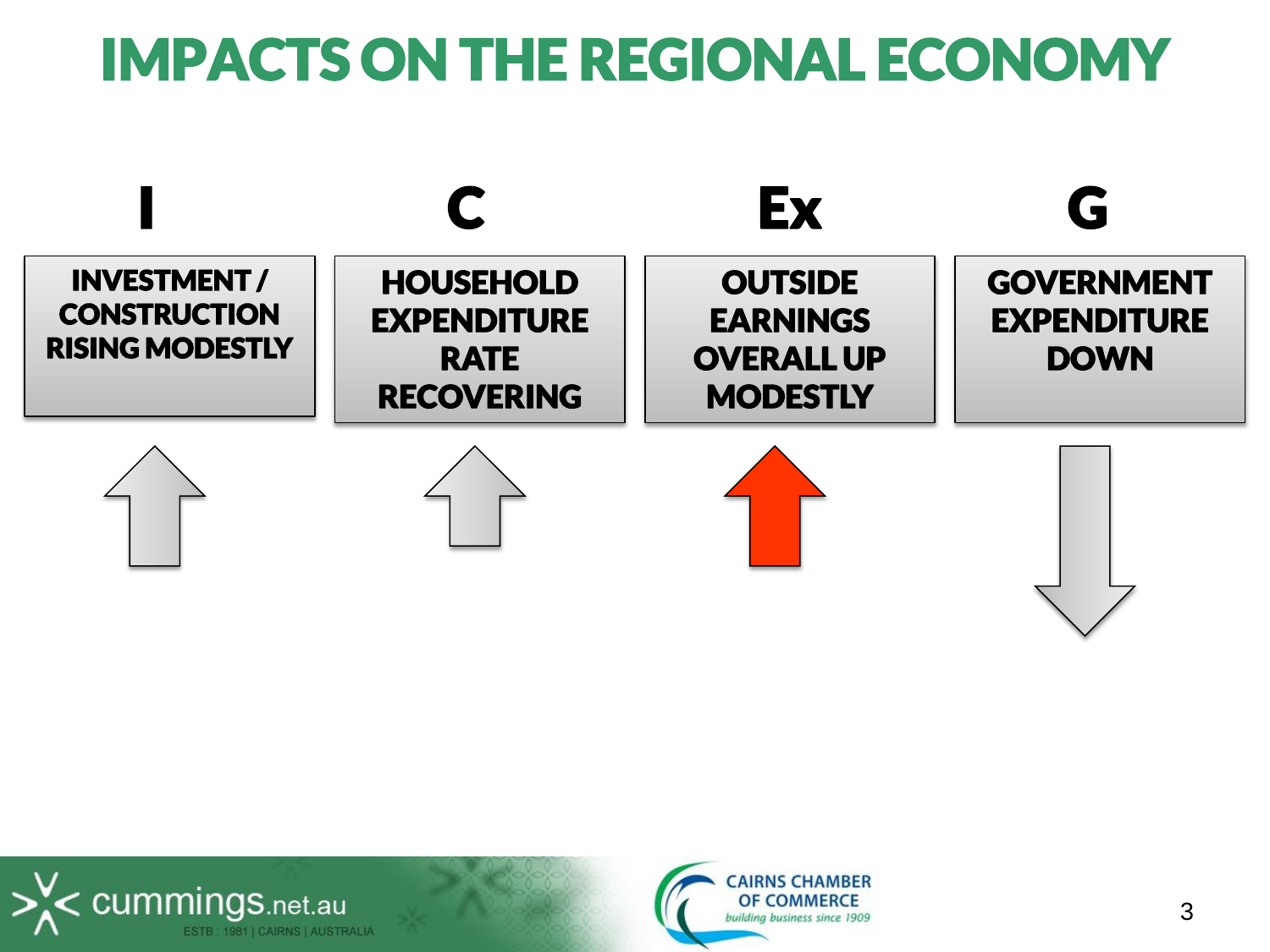#### % GROWTH IN ROOM NIGHTS OCCUPIED HOTELS, MOTELS & SERVICED APARTMENTS 2004 - 2013 (1st HALF)



*Source: Australian Bureau of Statistics Cat No. 8635.3.55.001*



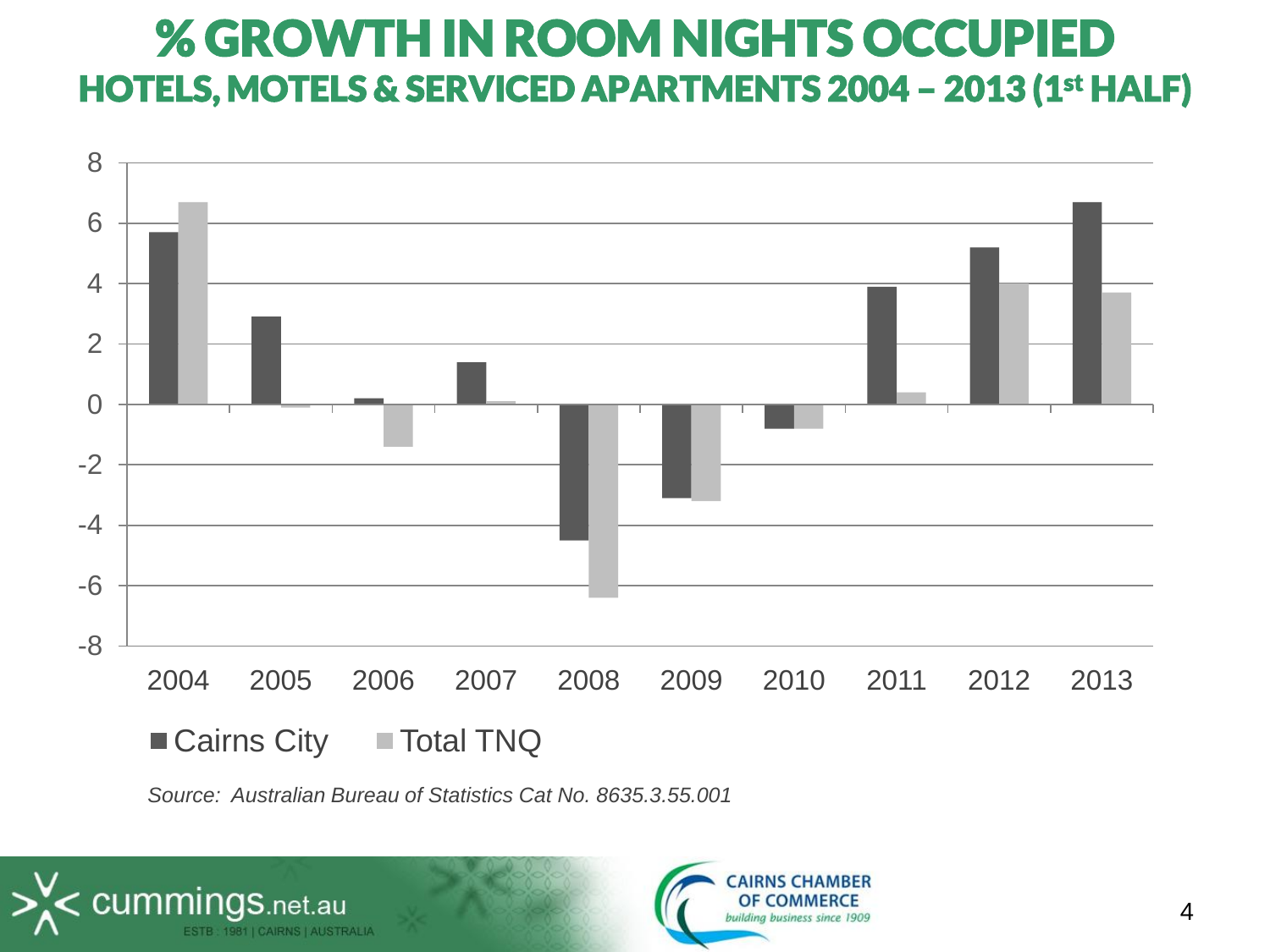#### GROWTH IN HOTEL, MOTEL ROOM NIGHTS DEC 2011 to APR 2014



*Source: Compass Research, TTNQ Tourism Monitor.*



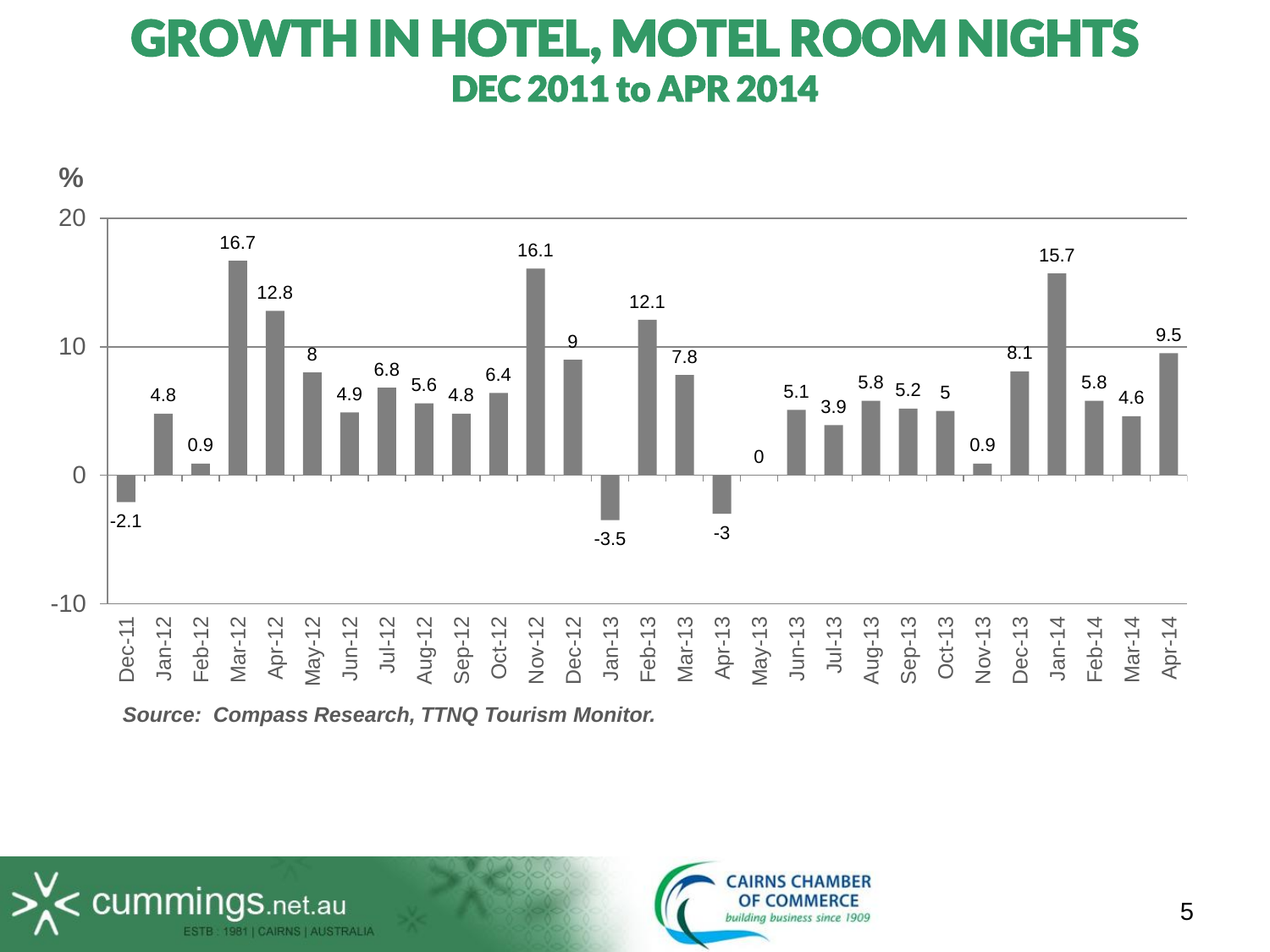## GROSS VALUE OF AGRICULTURAL PRODUCTION





*Source: Cummings Economics from ABS Agricultural Financial Statistics 7503.0.*

*Note: Up to 2009/10 Far North Queensland Statistical Division : From 2010/11 includes part Carpentaria Shire*



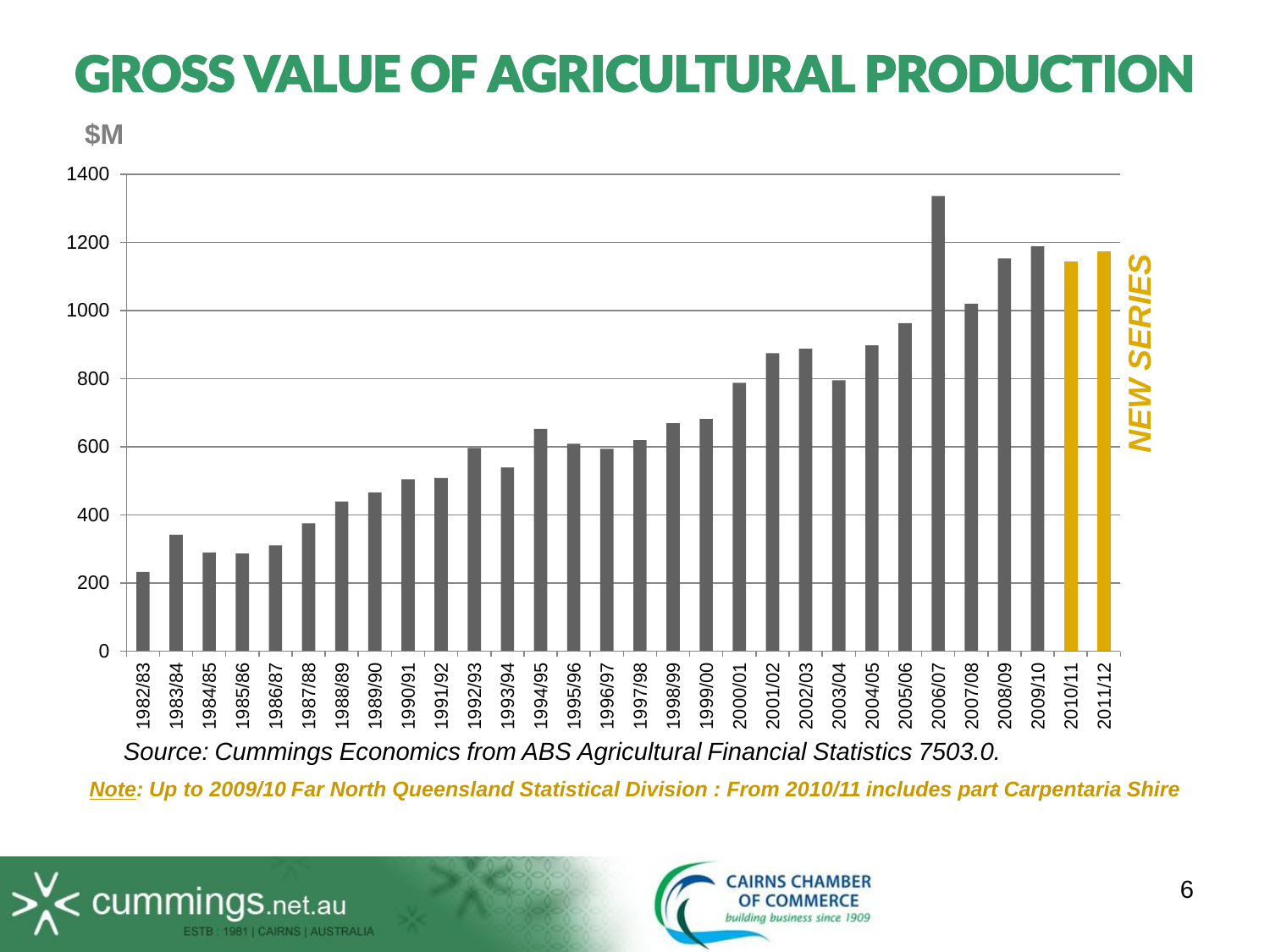### VALUE OF MINING PRODUCTION FAR NORTH QUEENSLAND



*Source: Cummings Economics from Queensland Mines & Energy data.*

**FIFO to construction down : to operations & maintenance steady.**

**PNG loss of Interoil office : sales in education & training, construction services and steel fabrication.**



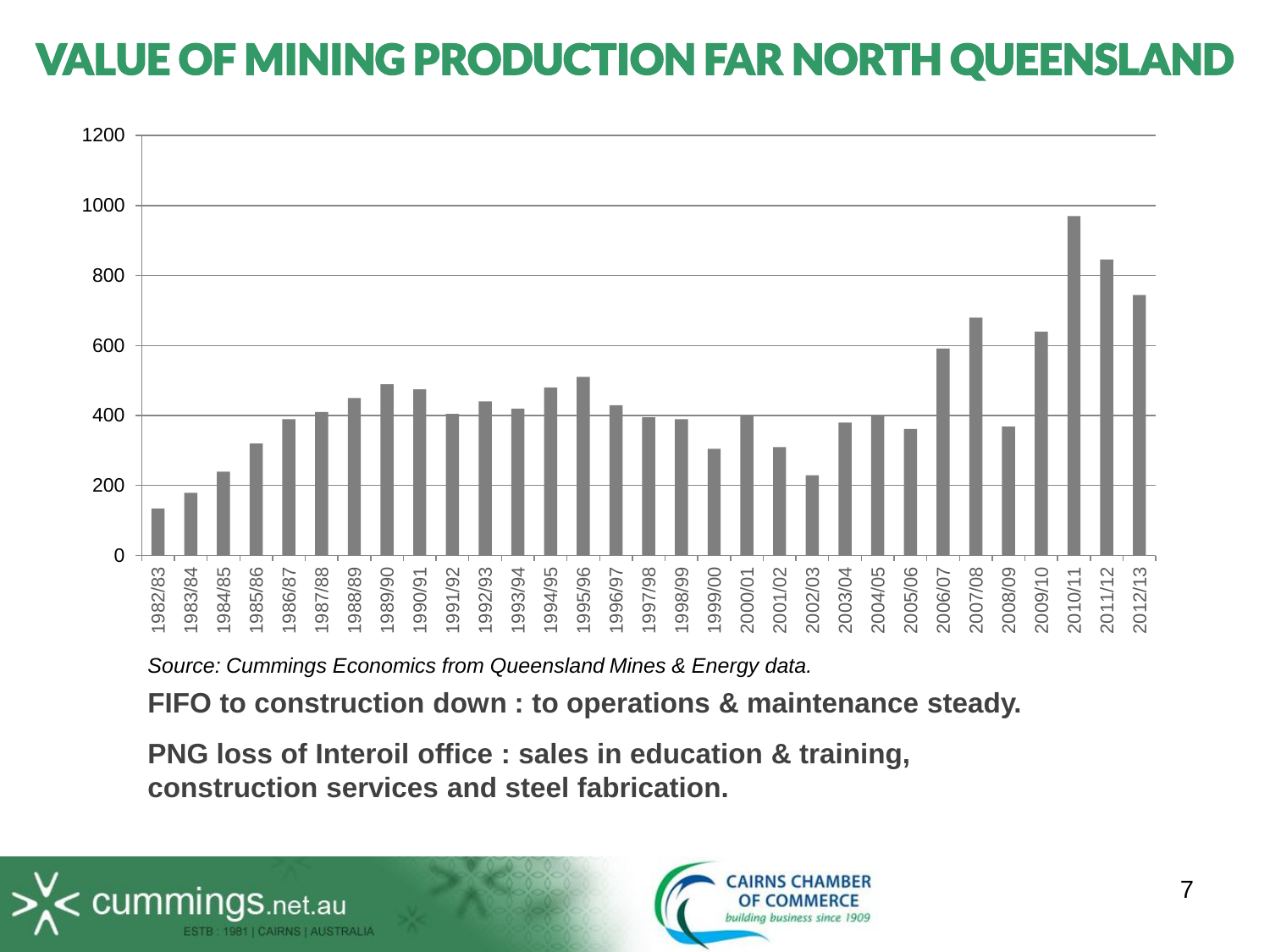#### **Household Saving Ratio\***

Per cent of household disposable income





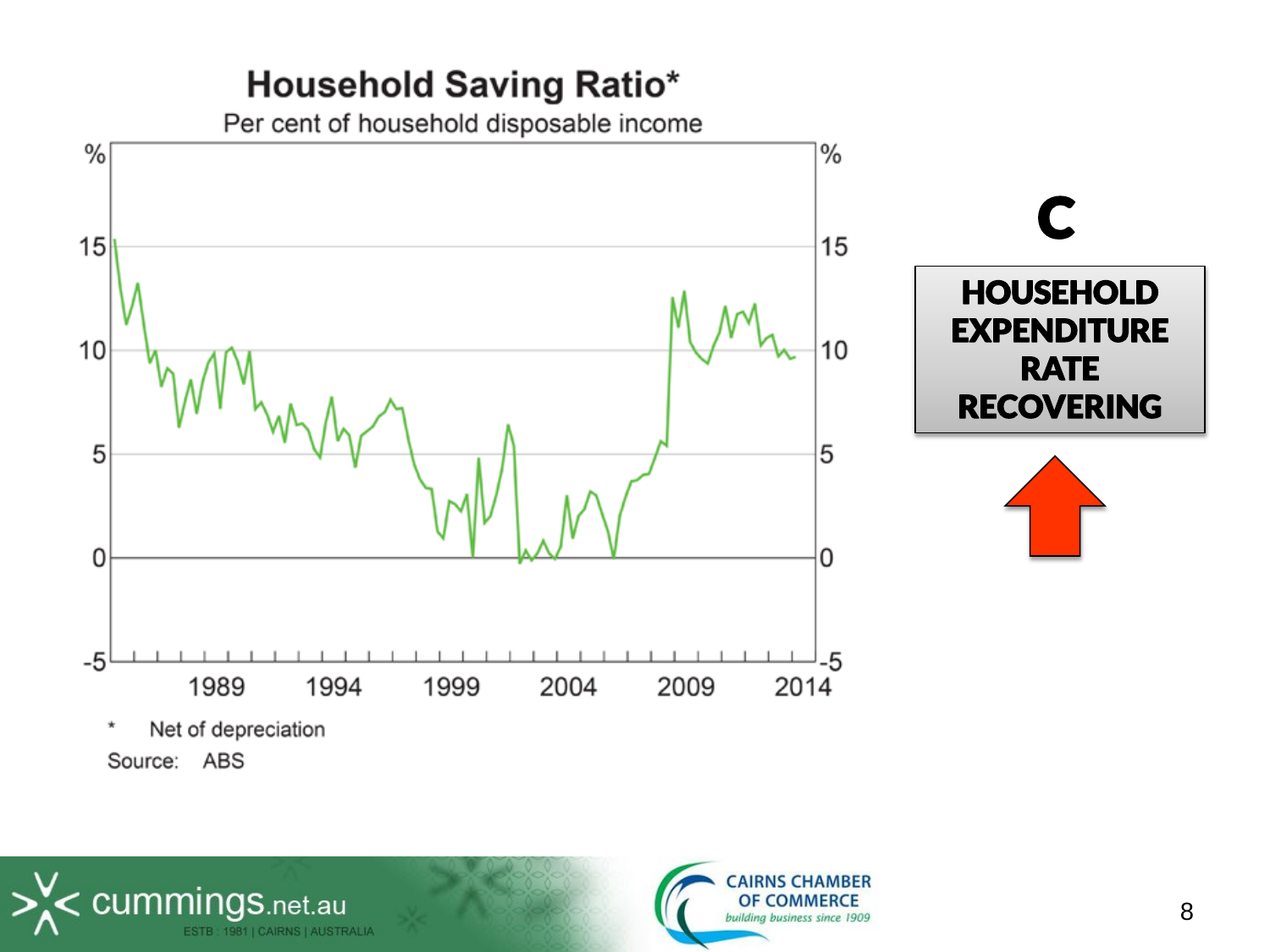## IMPACTS ON THE REGIONAL ECONOMY





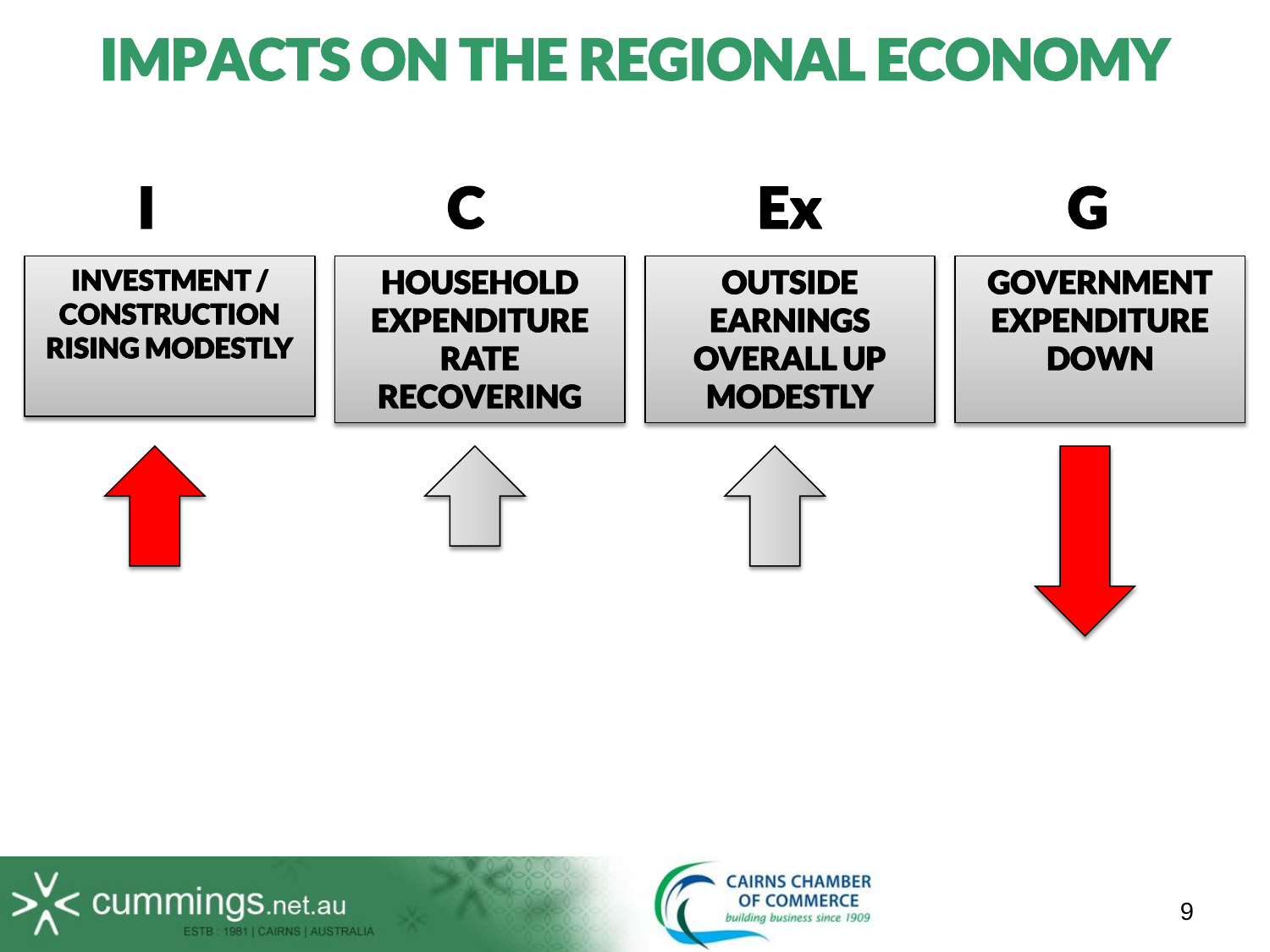### VALUE OF BUILDING APPROVALS FAR NORTH QUEENSLAND STATISTICAL DIVISION \$M





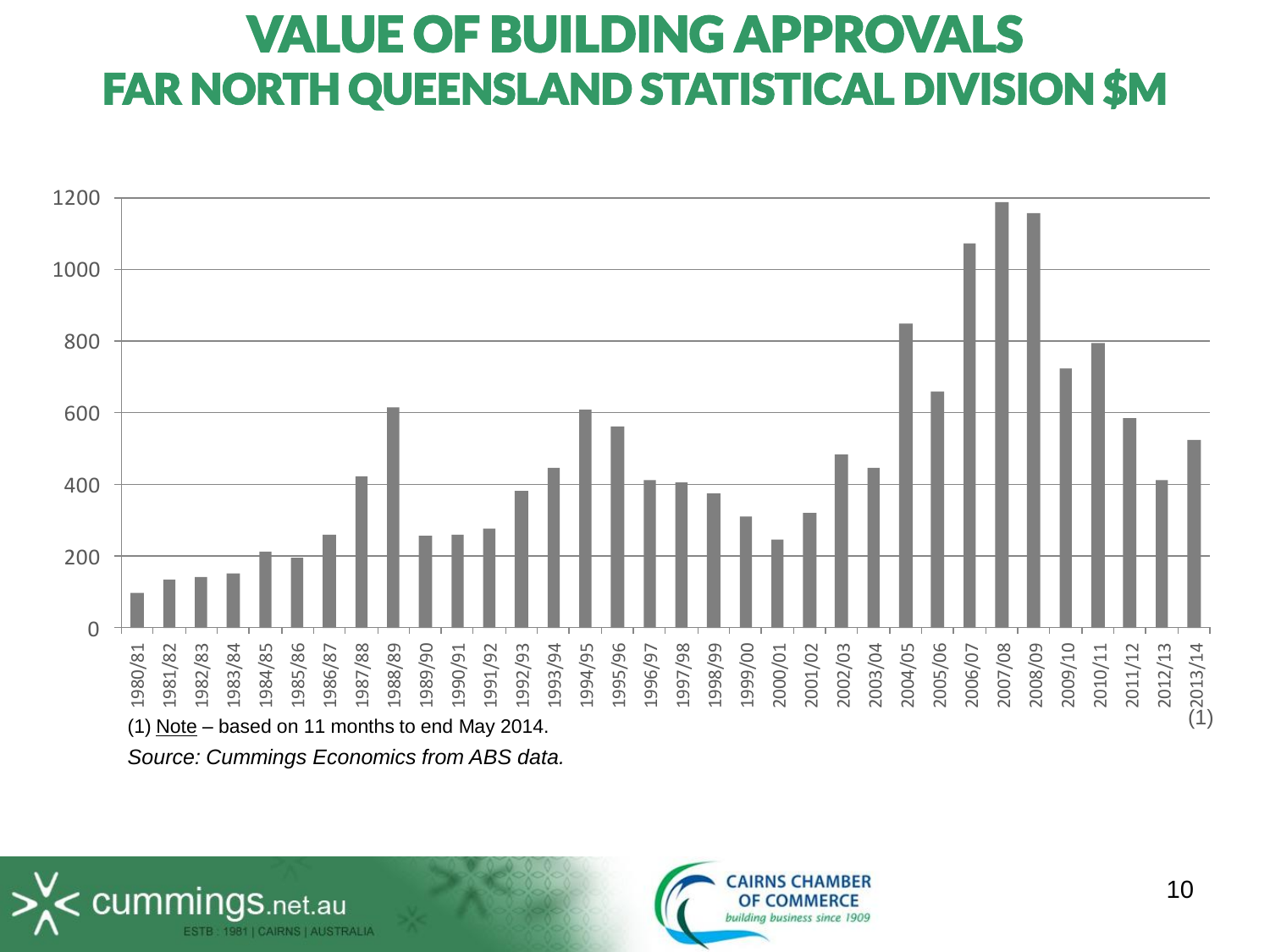### DWELLING APPROVALS FAR NORTH QUEENSLAND STATISTICAL DIVISION



(1) Note - based on 11 months to end May 2014.

*Source: Cummings Economics from ABS data.*



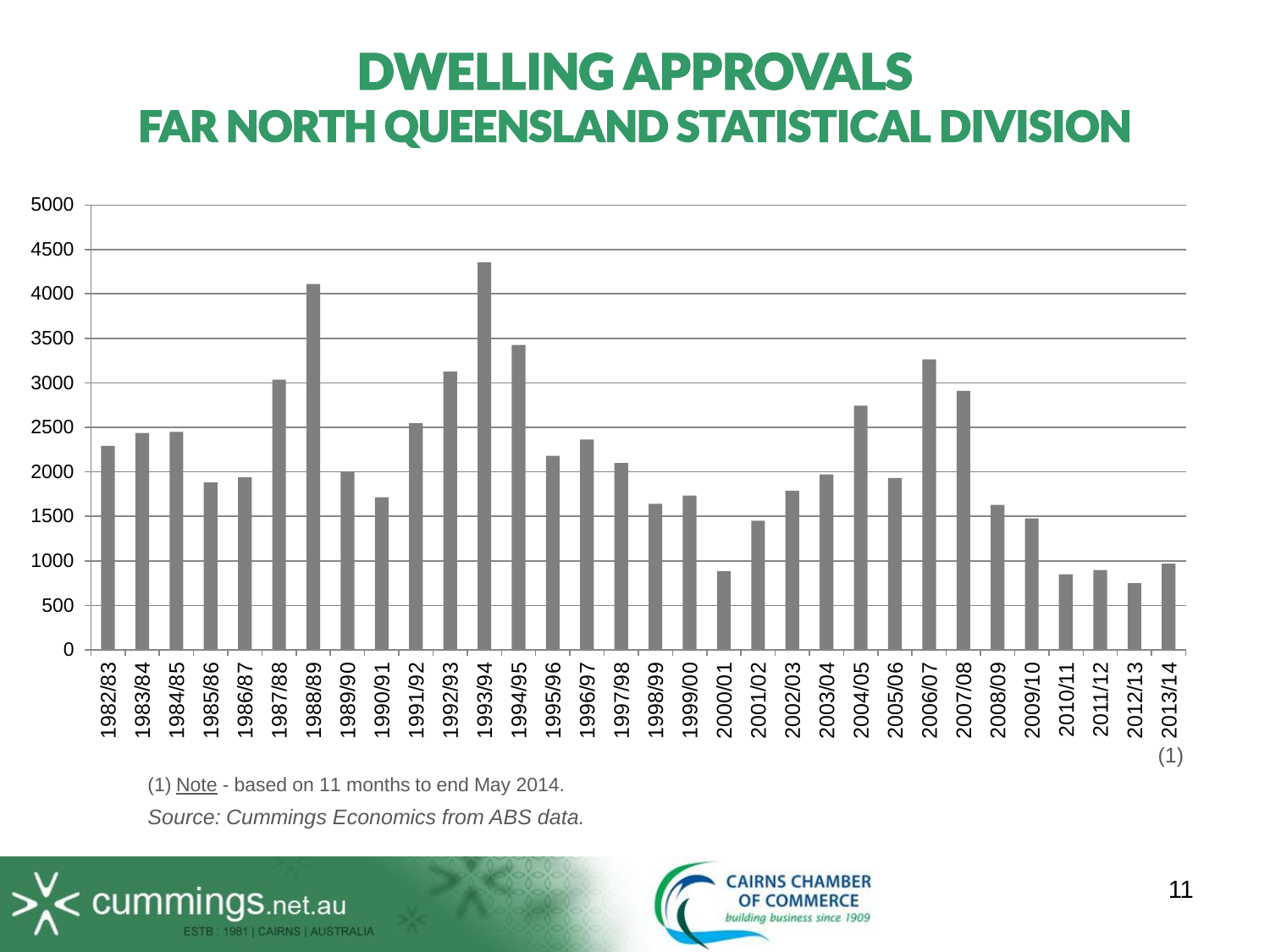#### TOTAL VALUE OF BUILDING APPROVALS FAR NORTH QUEENSLAND STATISTICAL DIVISION PRIVATE VS GOVERNMENT



*Source: Cummings Economics from ABS data.* (1) Note - based on 11 months to end May 2014.



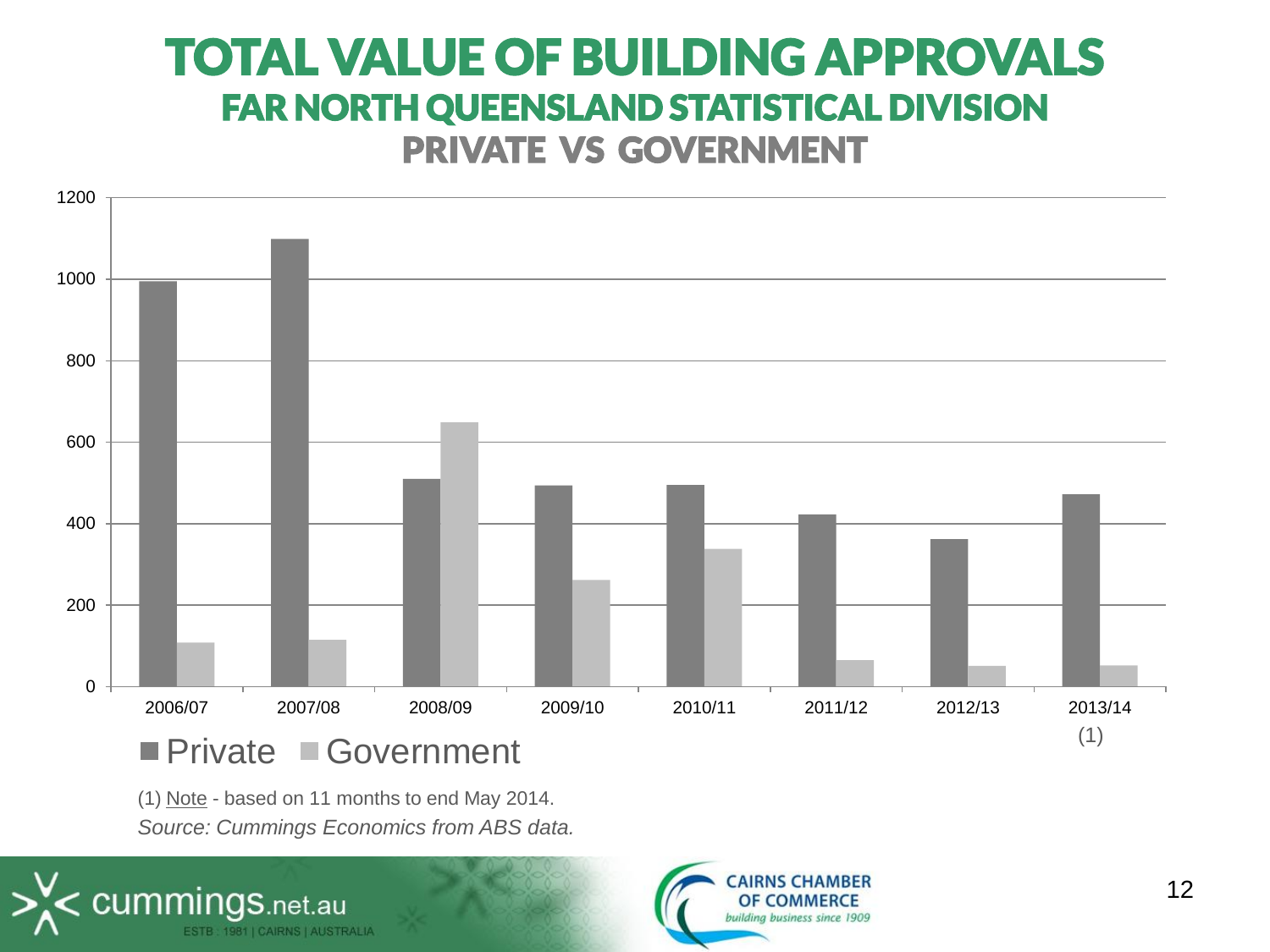## RESIDENTIAL POPULATION GROWTH : CAIRNS



*Source: Cummings Economics from ABS data. Cat No. 3218.0 and previous.* (1) Cairns Statistical Subdivision from 2011. Cairns North & Cairns South SA3 from 2011.



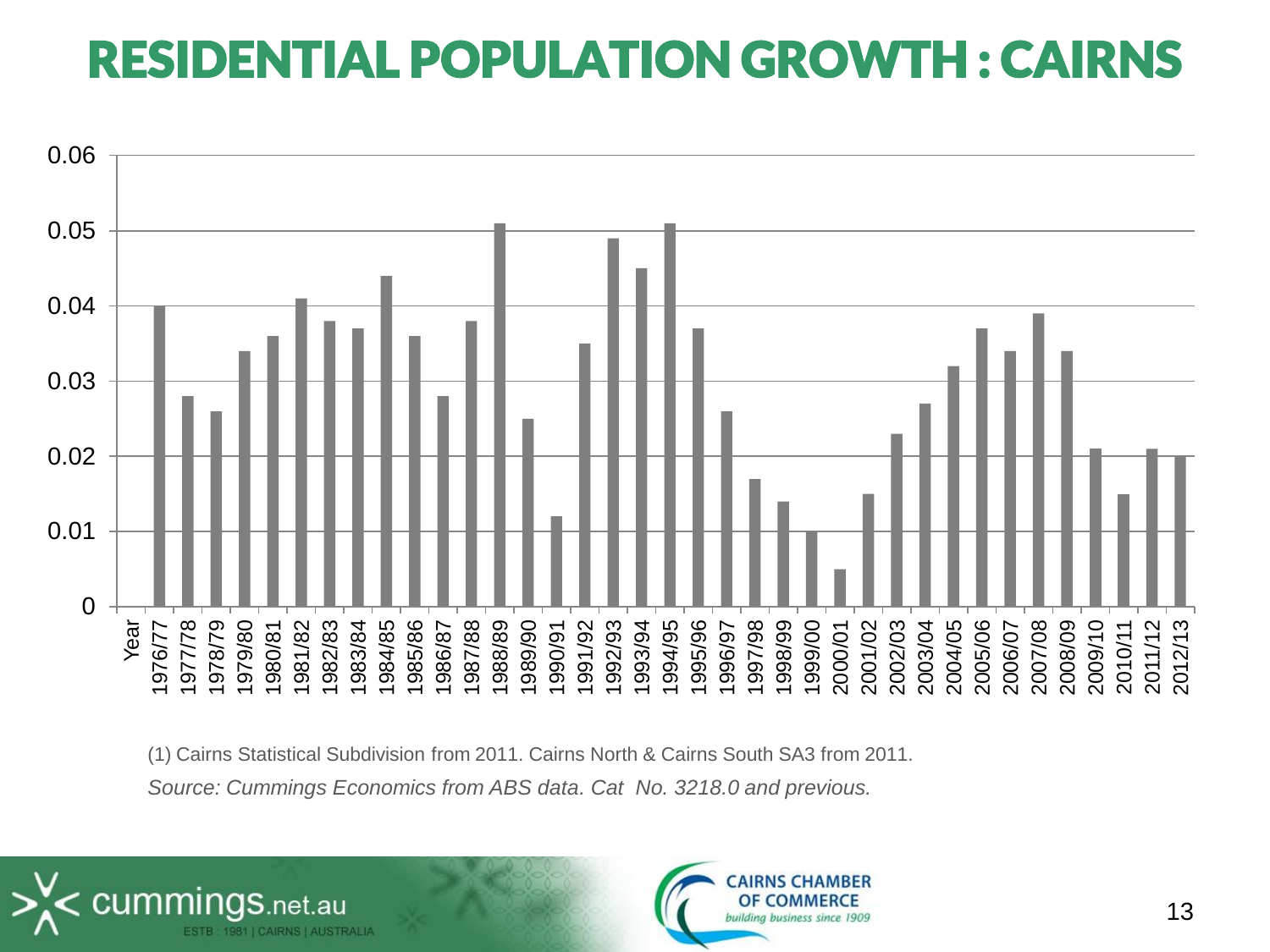## RESIDENTIAL POPULATION % GROWTH 10 YEARS 2002/03 TO 2012/13

| ROCKHAMPTON SA3         | 20% |
|-------------------------|-----|
| <b>MACKAY SA3</b>       | 30% |
| <b>TOWNSVILLE   SA3</b> | 28% |
| <b>CAIRNS SA3S</b>      | 32% |
| <b>DARWIN SA4</b>       | 26% |

*Source: Cummings Economics from ABS Cat No. 3218.0.*

Growth Far North Queensland Region 46,000 (21%)



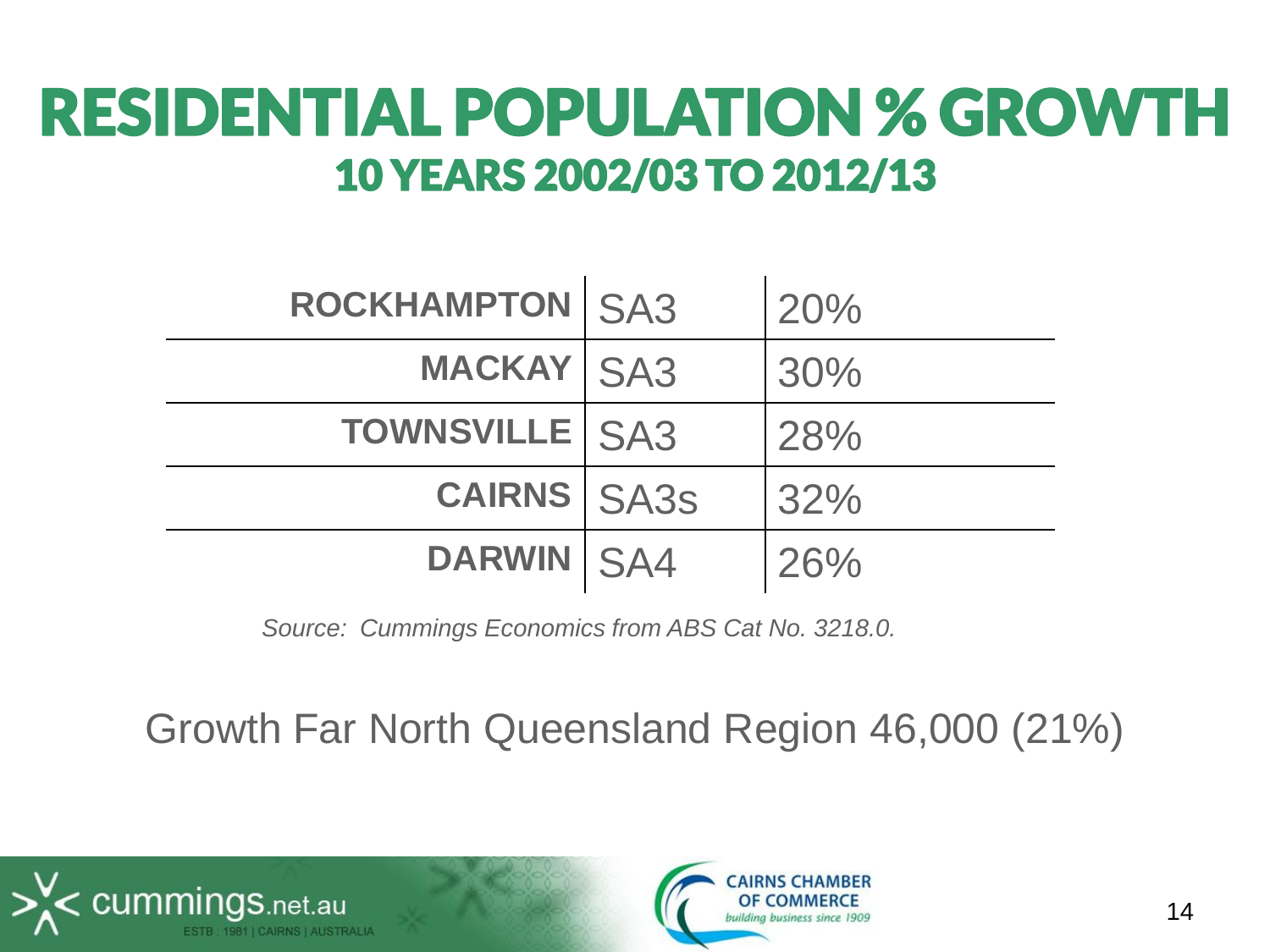# LOOKING FORWARD RISING INVESTMENT / CONSTRUCTION

### STARTING POINT:

- •DWELLING VACANCIES LOW : RENTS UP
- HOTEL MOTEL OCCUPANCY RATES BACK UP



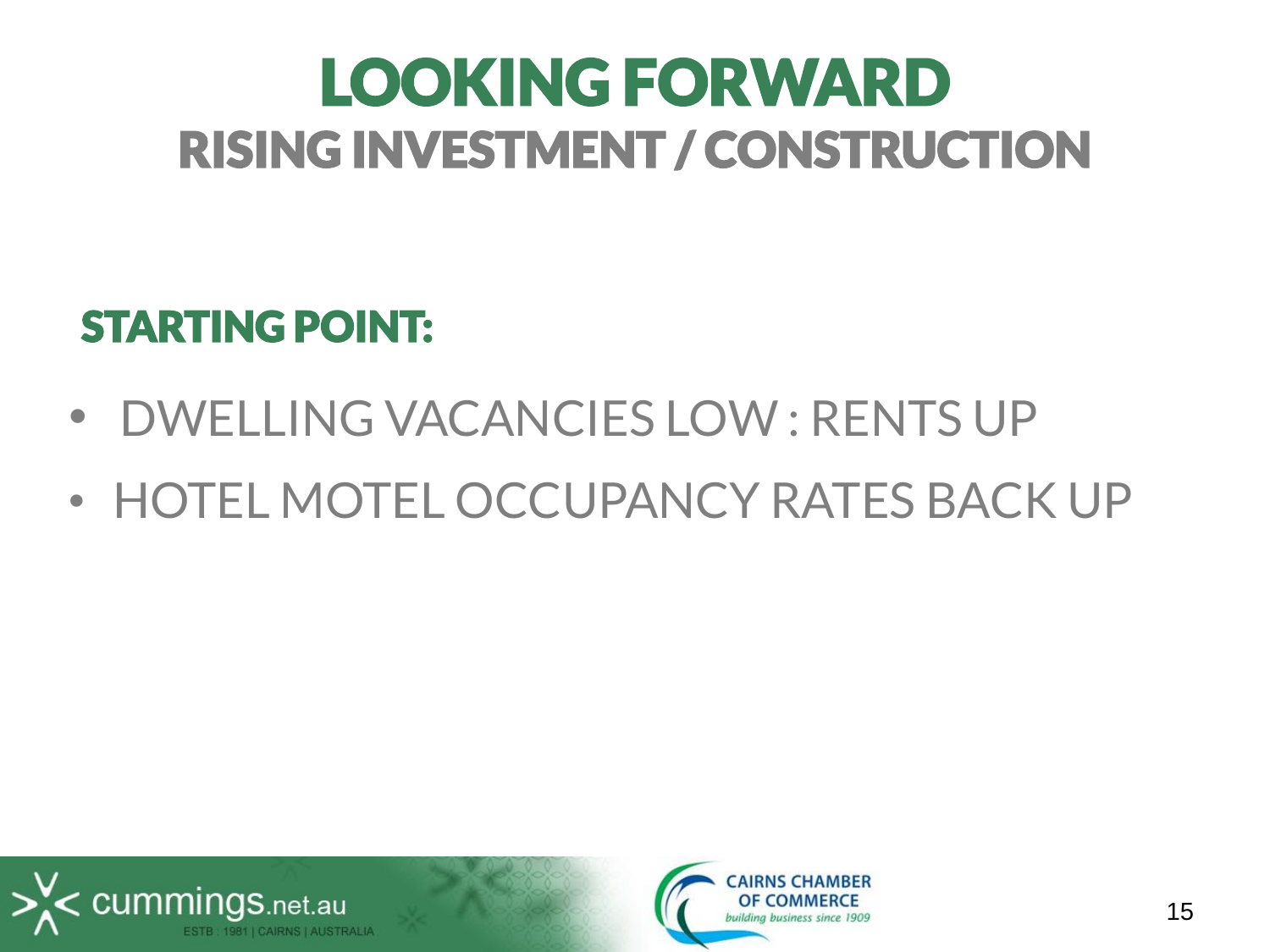#### SOME PROPOSED DEVELOPMENTS IN THE PIPELINE INCLUDE

|                     | <b>CAIRNS CITY RESIDENTIAL</b>                     |
|---------------------|----------------------------------------------------|
| <b>CAIRNS NORTH</b> | 6 residential towers, 1 corporate, 1100 apartments |
|                     | over time                                          |
|                     | 2 x 15 storey towers / residential development     |
|                     | 15 storey commercial / residential development     |
|                     | <b>TOURISM</b>                                     |
|                     | 400 hotel rooms                                    |
|                     | 300 bed backpacker hostel                          |
|                     | The Aquarium Project                               |
| <b>NORTH SIDE</b>   | <b>Bluewater expansion</b>                         |
|                     | A retirement village                               |
|                     | 200 - 500 house lots                               |
|                     | <b>Residential units</b>                           |
|                     | <b>SOUTHSIDE</b>   Towards 2000 house lots         |



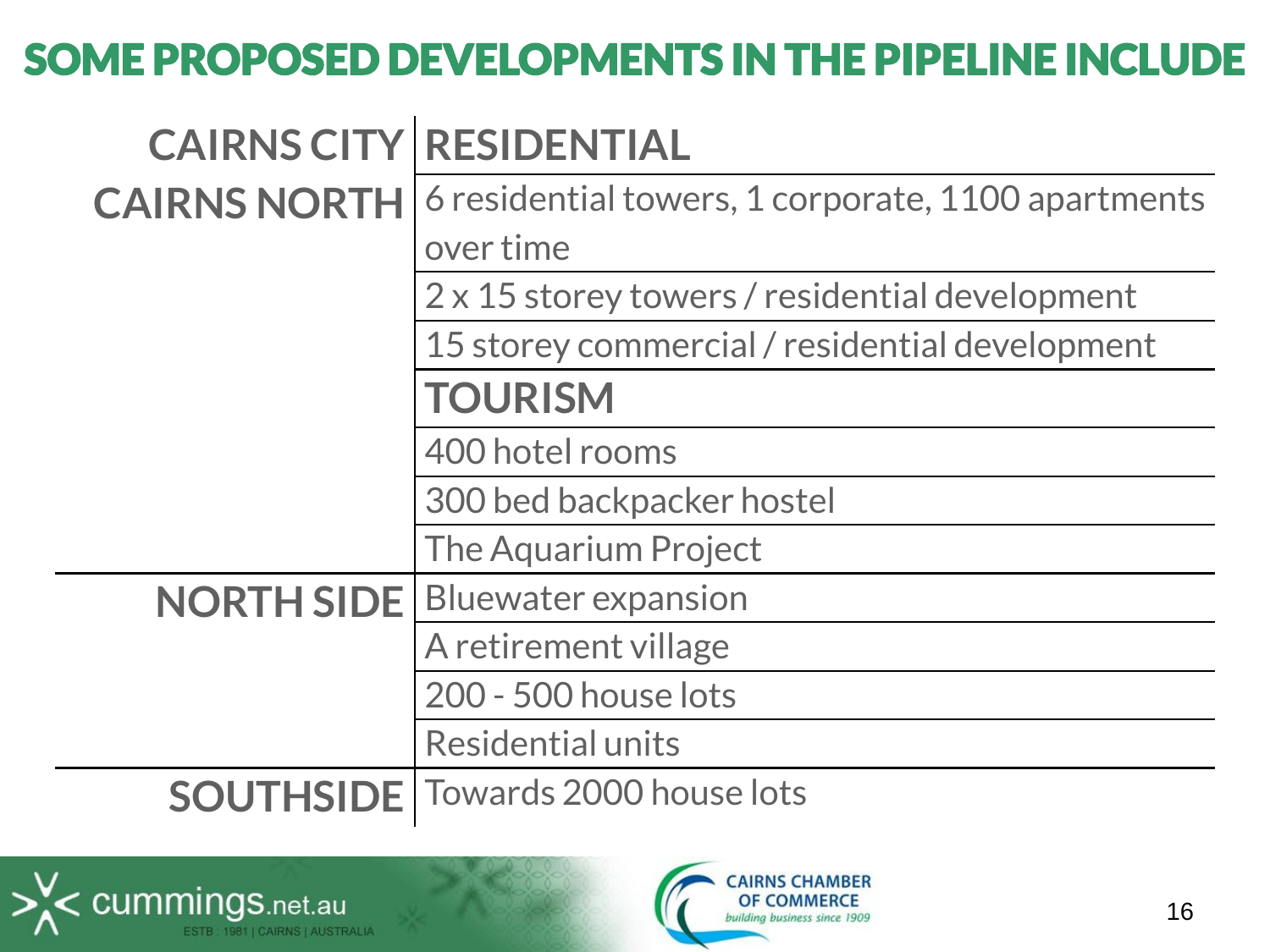#### GROWTH IN CHINESE INCOME LEVELS

| <b>YEARS</b> | <b>GDP US \$ TRILLION</b> | <b>GDP PER CAPITA (INT \$ PPP)</b> |
|--------------|---------------------------|------------------------------------|
| 2002         | 1.45                      | 2,891                              |
| 2003         | 1.64                      | 3,227                              |
| 2004         | 1.93                      | 3,625                              |
| 2005         | 2.26                      | 4,115                              |
| 2006         | 2.71                      | 4,759                              |
| 2007         | 3.50                      | 5,562                              |
| 2008         | 4.52                      | 6,201                              |
| 2009         | 4.99                      | 6,798                              |
| 2010         | 5.93                      | 7,571                              |
| 2011         | 7.33                      | 8,411                              |
| 2012         | 8.23                      | 9,185                              |

*Source: United Nations.*



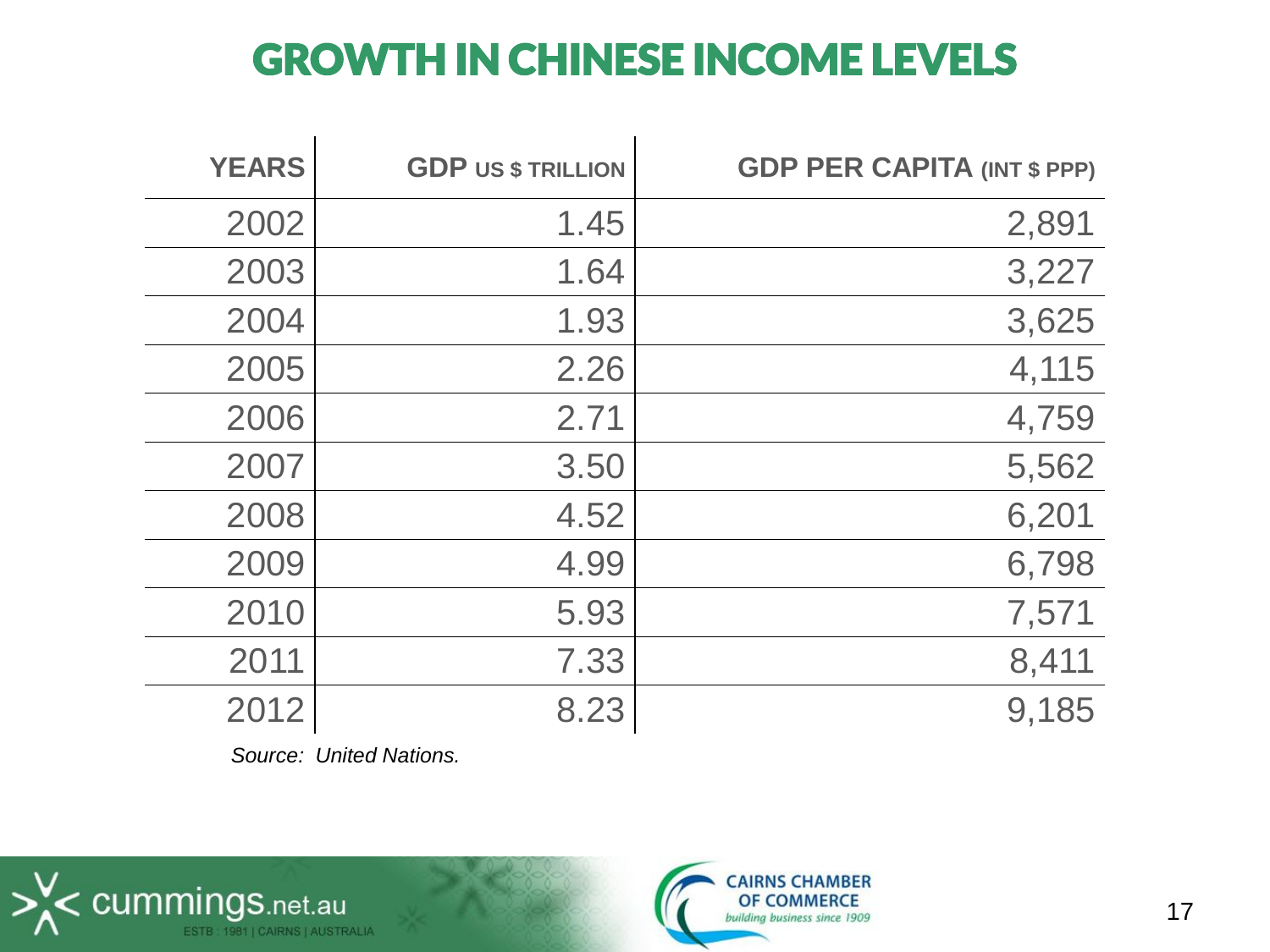#### GROWTH IN CHINESE OUTBOUND VISITOR NUMBERS

|                       |            | <b>No. M ANNUAL GROWTH</b> |  |
|-----------------------|------------|----------------------------|--|
| 2006                  | <b>35M</b> |                            |  |
| 2007                  | 41M        | 18.6%                      |  |
| 2008                  | <b>46M</b> | 11.9%                      |  |
| 2009                  | <b>48M</b> | $4.0\%$ (GFC)              |  |
| 2010                  | 57M        | 20.4%                      |  |
| 2011                  | <b>70M</b> | 22.4%                      |  |
| <b>TOTAL INCREASE</b> | 36 m       | 15.3% AV % PA              |  |

*(1) Note: Includes travel to Hong Kong, Macau & Taiwan. Source: Travel China Guide.*



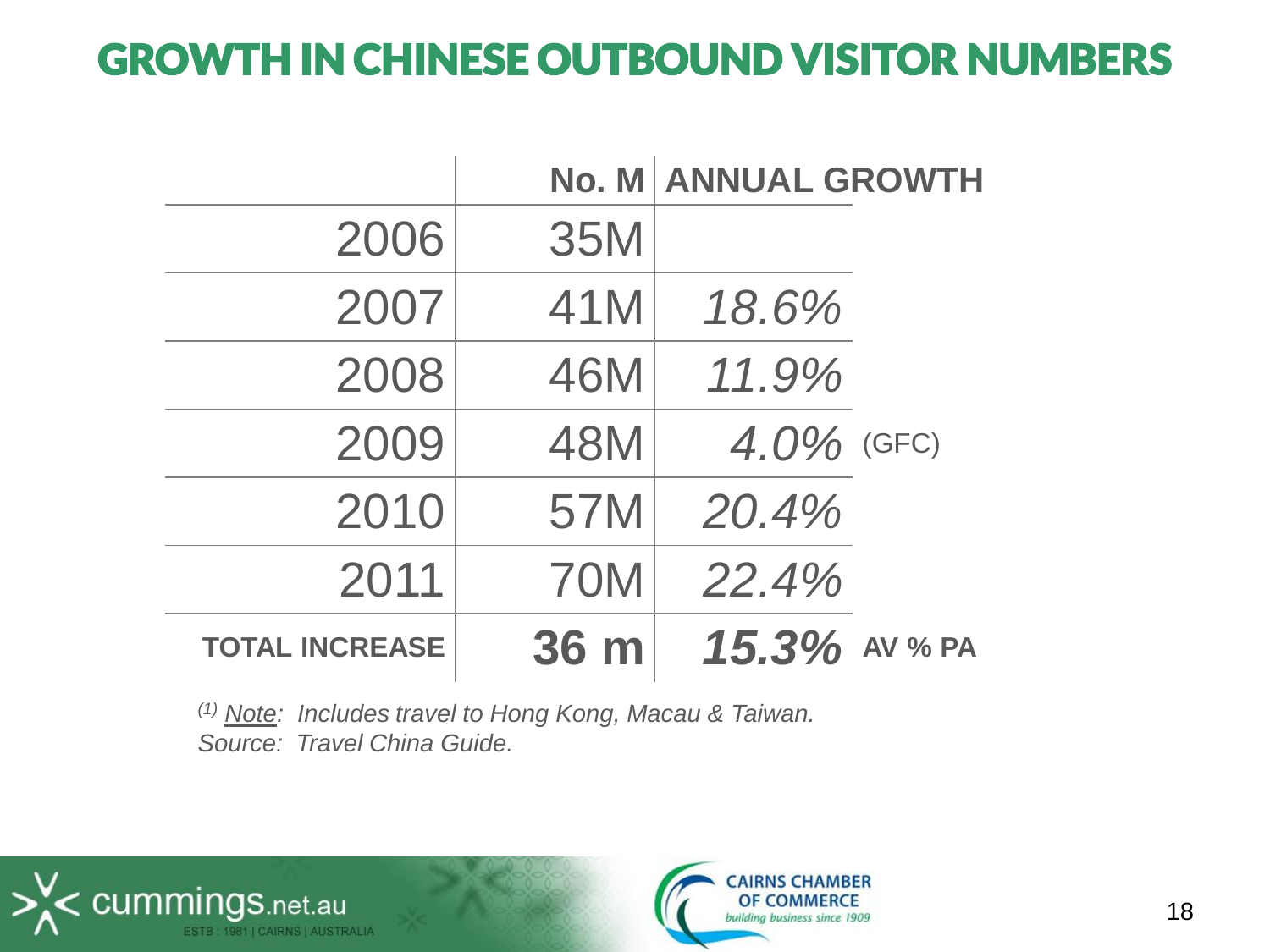#### GROWTH IN CHINESE VISITORS

|                          | <b>CAIRNS</b> | <b>AUSTRALIA</b> |
|--------------------------|---------------|------------------|
| 2000                     | 6,682         | 106,807          |
| 2001                     | 14,936        | 145,134          |
| 2002                     | 10,789        | 168,032          |
| 2003                     | 11,970        | 161,116          |
| 2004                     | 26,360        | 227,394          |
| 2005                     | 33,325        | 268,442          |
| 2006                     | 34,184        | 289,779          |
| 2007                     | 55,276        | 329,813          |
| 2008                     | 47,022        | 347,319          |
| 2009                     | 38,503        | 343,821          |
| 2010                     | 62,734        | 408,327          |
| 2011                     | 73,757        | 490,427          |
| 2012                     | 102,075       | 573,071          |
| <b>AV. ANNUAL GROWTH</b> | $26%$ PA      | $15%$ PA         |

*Source: Tourism Research Australia – International Visitor Survey.*



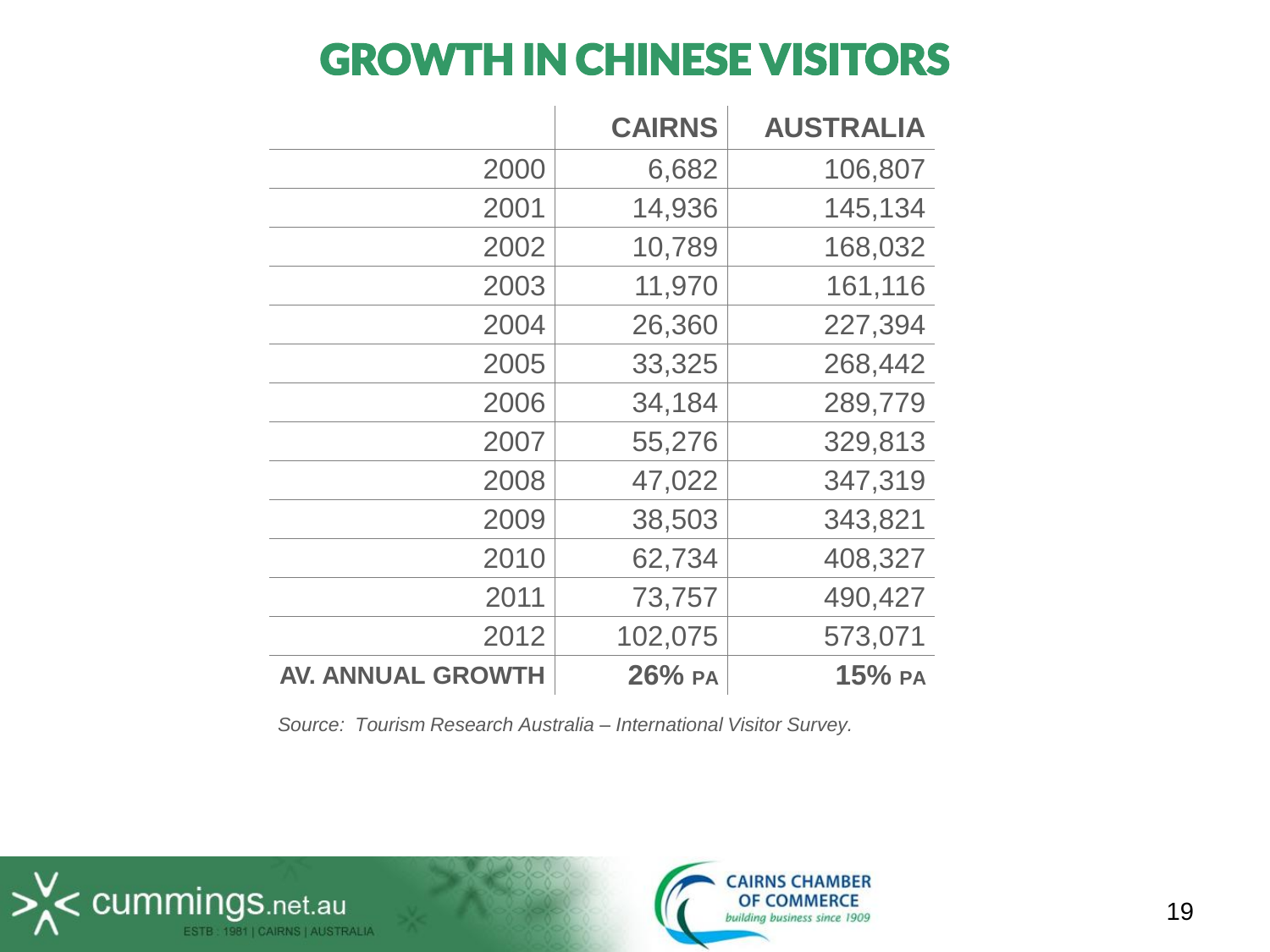## COMPARISON PROJECTED AQUIS PROJECT WITH PERIOD 1984 TO 1996

#### INCREASE IN HOTEL MOTEL ROOMS FNQ

|                           | <b>ACTUAL</b><br>1984 - 1996 | <b>PROJECTED AQUIS</b><br>2015 - 2027 |
|---------------------------|------------------------------|---------------------------------------|
| NO. OF ROOMS AT BEGINNING | 2717                         | 10800                                 |
| AT END 12 YEARS           | 9010                         | 6500                                  |
| <b>INCREASE</b>           | 6293                         | 6500                                  |
| % INCREASE                | $+232%$                      | $+60%$                                |
| <b>INCREASE: 4 YEARS</b>  | 1986 - 1990                  | <b>AQUIS STAGE 1</b>                  |
| NO.                       | 4259                         | 3500                                  |
| <b>GROWTH</b>             | $+147%$                      | $+32%$                                |



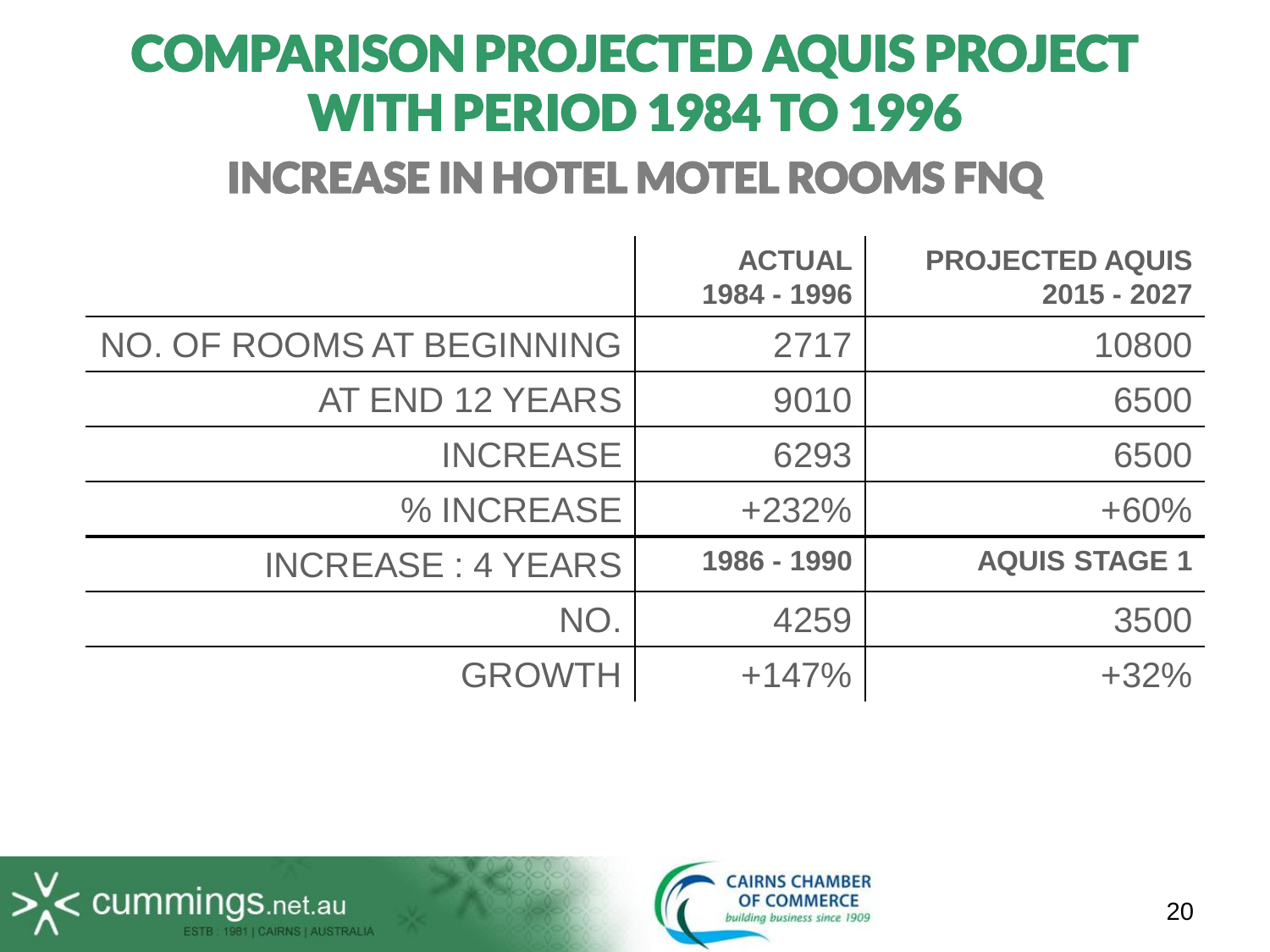#### YEARS IN WHICH RATIO OF DWELLING APPROVALS TO POPULATION WAS ABOVE INDICATED DEMAND FOR DWELLING CONSTRUCTION, TO CURRENT POPULATION STIMULATED BY AQUIS

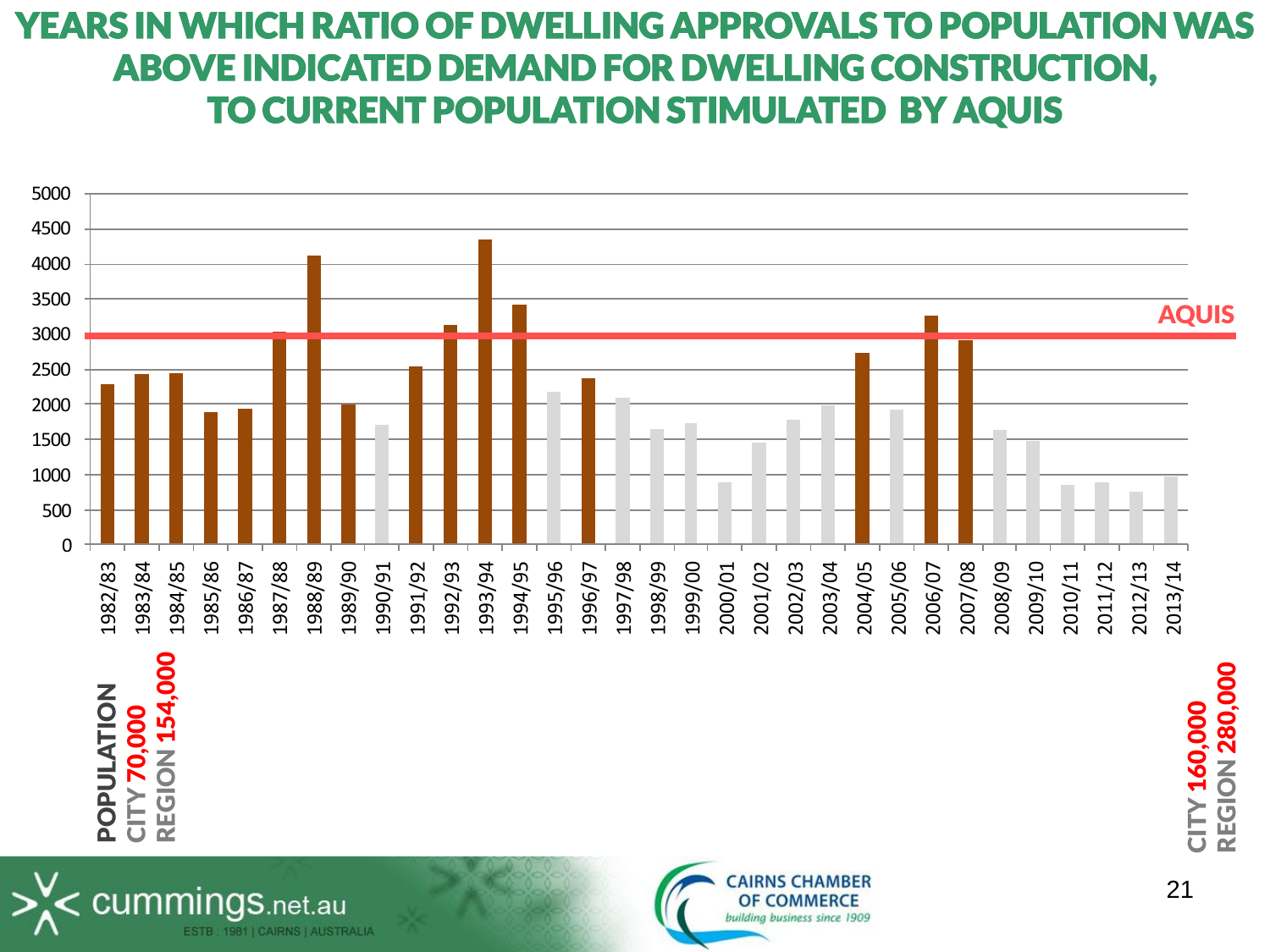### POPULATION INCREASES : CAIRNS CITY

|                          | <b>ACTUAL</b><br>1984-1996 | <b>AQUIS PROJECTED</b><br>2015 - 2027 |
|--------------------------|----------------------------|---------------------------------------|
| POPULATION AT START      | 70,000                     | 160,000                               |
| <b>INCREASE</b>          | 40,000                     | $80 - 90,000$                         |
| <b>POPULATION AT END</b> | 110,000                    | 240 - 250,000                         |
| % INCREASE               | $+57%$                     | $+50 - 56%$                           |



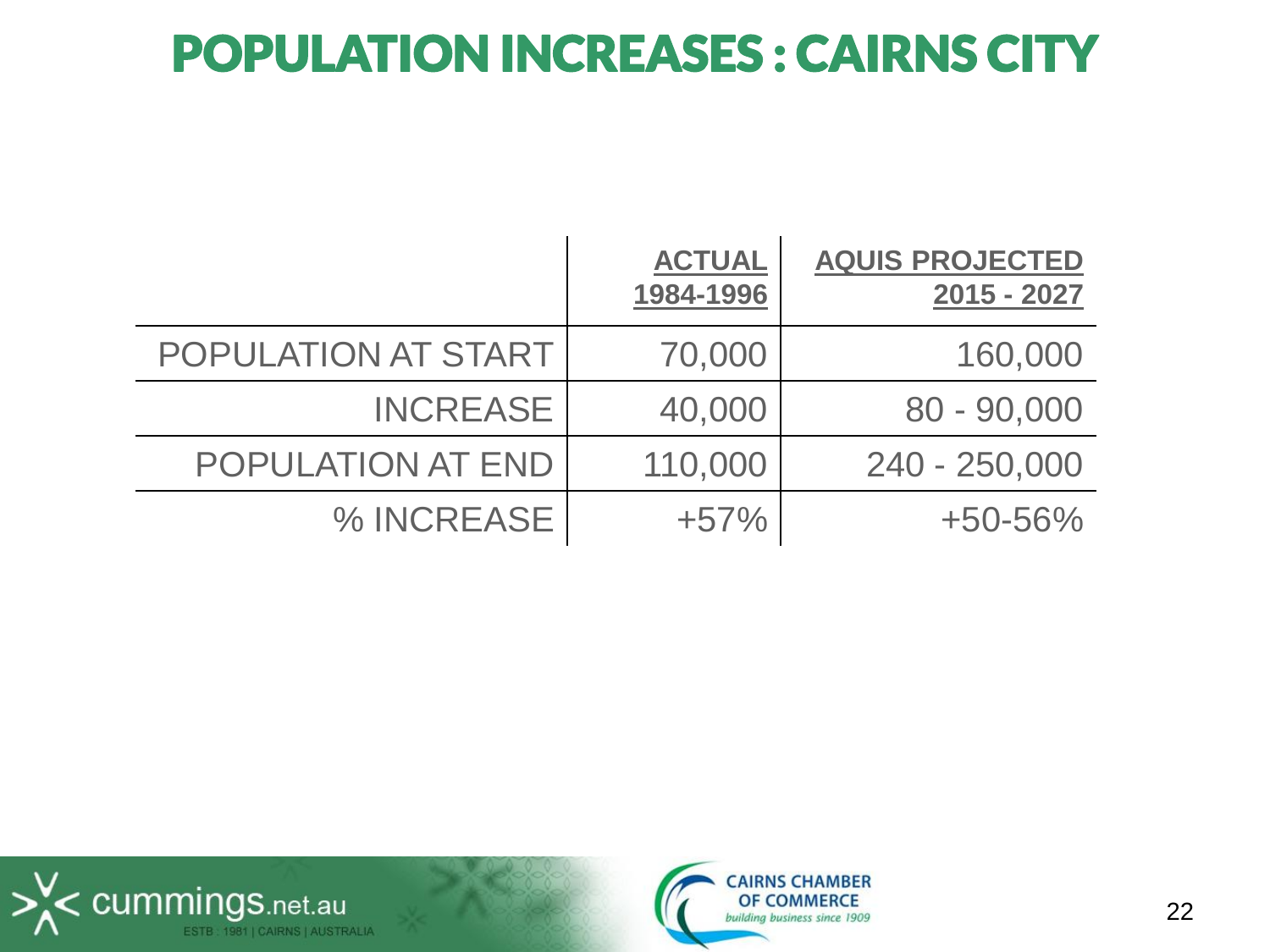# BACK TO MID TO LATE 1980s

- SOME TRANSITORY STRESSES AND STRAINS
- BUT BETTER KNOWN IN ADVANCE TO PLAN FOR AND RESPOND TO



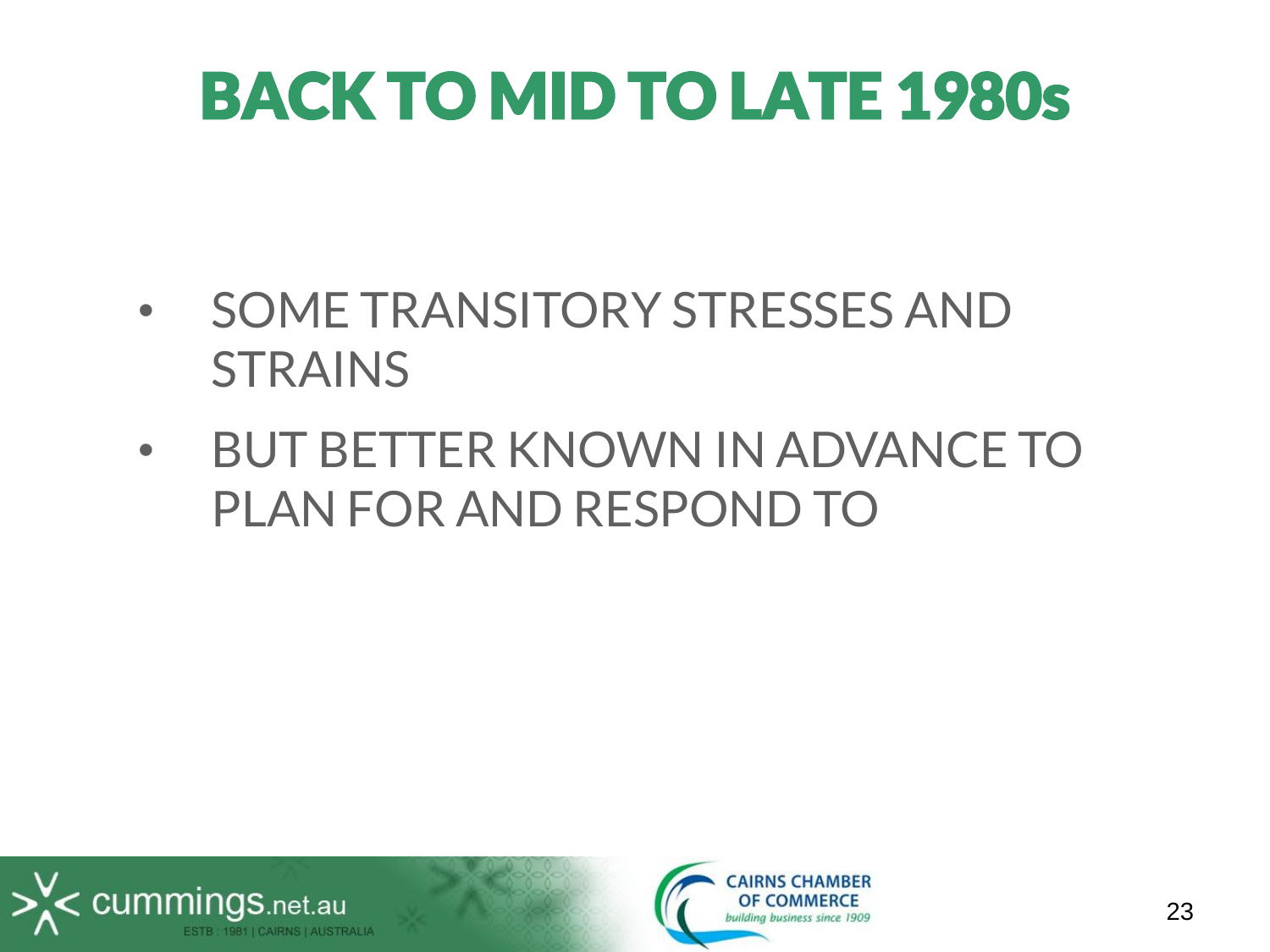## COMMONWEALTH WHITE PAPER PROCESS

- LIFE EXPECTANCIES
- URBAN POPULATION GROWTH
- HISTORICAL DEVELOPMENT AND PROSPECTS



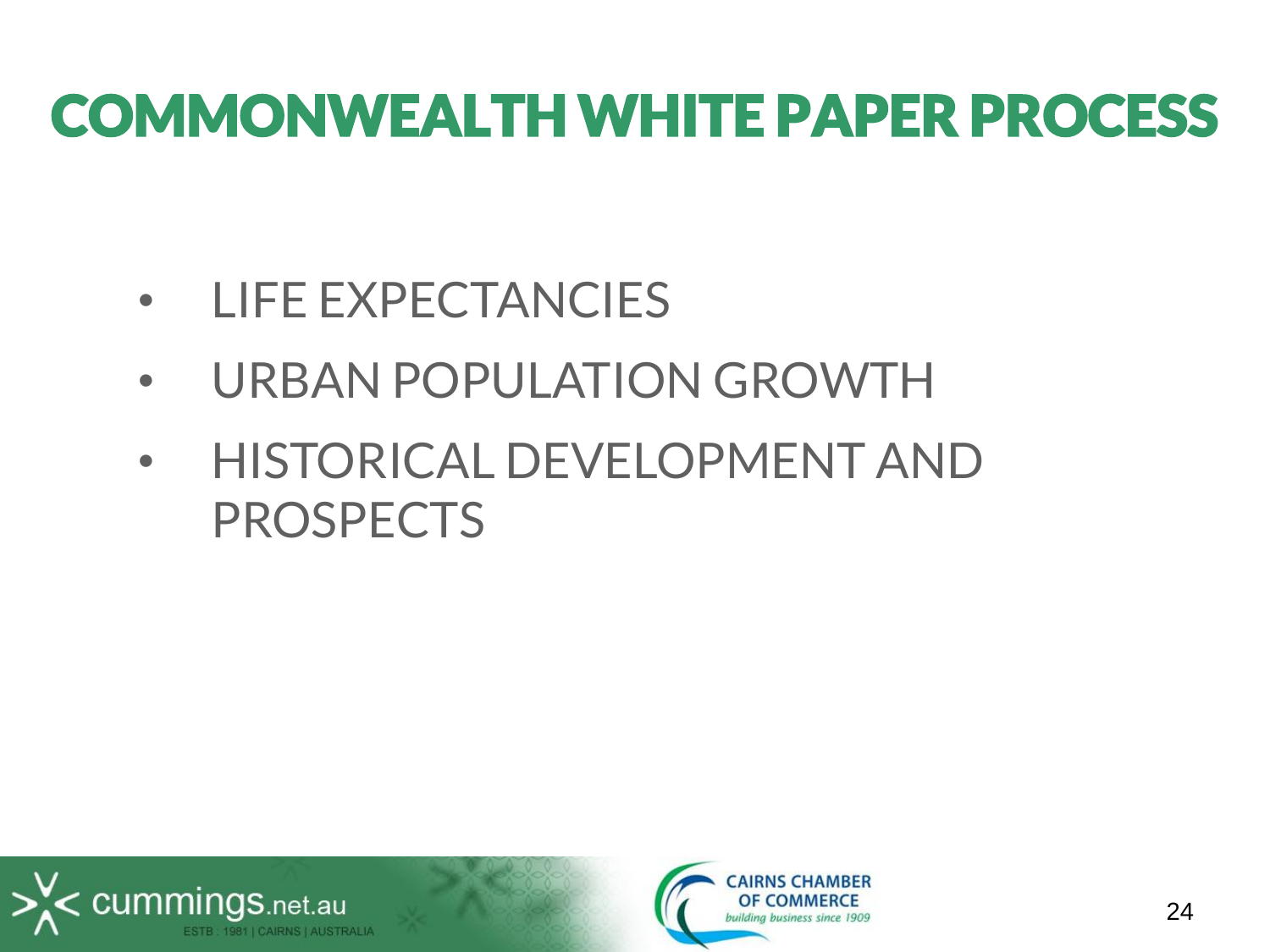- AGRICULTURAL POTENTIAL
- REGIONAL ROADS
- SEAPORT UPGRADING & CONTAINER **SERVICES**
- AIR FREIGHT OPPORTUNITIES
- HEALTH, UNIVERSITY, COMMUNITY SERVICES AND FACILITIES